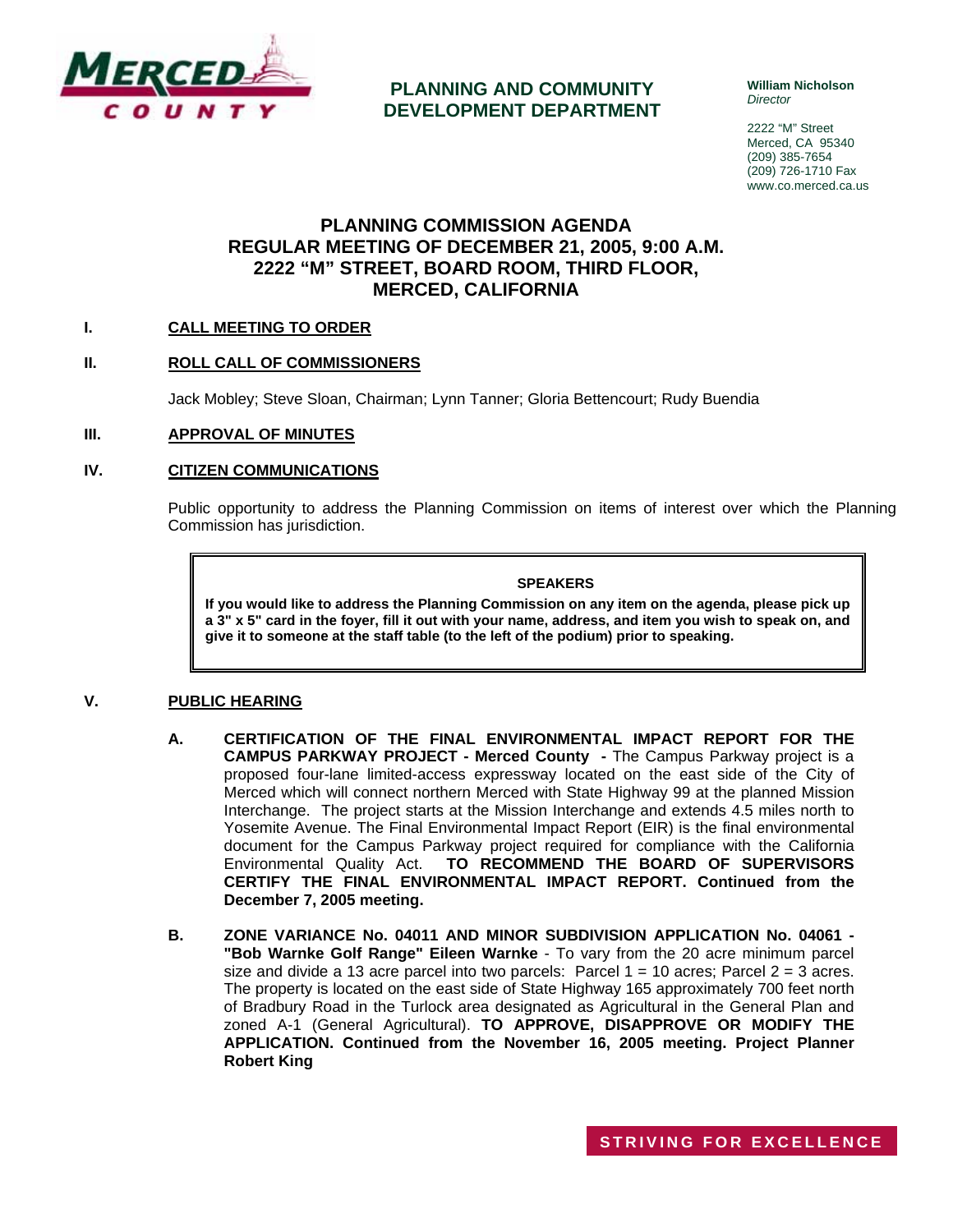- **C. CONDITIONAL USE PERMIT APPLICATION No. 05021 Doo\Zitovich** To locate a Semi-Mobile Food Vendor at the Liberty Market shopping center on Schendel Avenue approximately 200 feet east of Shanks Road in the Delhi SUDP on land designated as Commercial in the General Plan and zoned C-2 (General Commercial) 5.4 acres. **TO APPROVE, DISAPPROVE OR MODIFY THE APPLICATION. Project Planner Robert King**
- **D. MAJOR SUBDIVISION APPLICATION No. 05006 "Red Rock Industrial Park" VOJE - Bud Wallace** - To divide a 20.8 acre parcel into 17 lots of 1.2+\- acres each, located west of Arboleda Dr, approximately 500 feet south of Highway 140 in the Merced area, designated Industrial in the General Plan and zoned M-1 (Light Manufacturing). **TO ADOPT A MITIGATED NEGATIVE DECLARATION AND APPROVE, DISAPPROVE OR MODIFY THE APPLICATION. Project Planner Robert King**
- **E. CONDITIONAL USE PERMIT APPLICATION No. 05026 Adan Perez/Francisco Torres -** To establish an agricultural equipment repair shop in an existing building and to establish a agricultural equipment storage yard. The property is located on the south side of Peach Avenue and 650 feet west of Robin Avenue in the Livingston area on land designated as Agricultural in the General Plan and zoned A-1 (General Agricultural.) **TO APPROVE, DISAPPROVE OR MODIFY THE APPLICATION. Project Planner Jeff Wilson**
- **F. ZONE VARIANCE APPLICATION No. 05002 Self Help Enterprises** To vary from the required 20 foot front yard setback and 15 foot side yard setback in order to reconstruct a single-family detached residence. The project is located on the west side of Lawndale Avenue, 190 feet south of Mission Avenue in the Merced area. The project site is designated as Residential land use in the General Plan and zoned A-1 (General Agricultural). **TO APPROVE, DISAPPROVE OR MODIFY THE APPLICATION. Project Planner Dave Gilbert**
- **G. MINOR SUBDIVISION APPLICATION No. 05070 Bart Balswick**  To divide 40 acres into two 20-acre parcels. The project site is located at the northwest corner of Short Street and Tegner Road in the Hilmar Area. The property is designated as Agricultural land use in the General Plan and zoned A-1 (General Agricultural). **TO APPROVE, DISAPPROVE OR MODIFY THE APPLICATION. Project Planner Gene Barrera**
- **H. Extension No. 05012 First Extension to Major Subdivision Application No. 01009 'Saddle Brook' - Maxwell Construction** - To extend for one year the deadline for recording the final subdivision map. The subdivision will create 21 residential lots on a 7.4 acre parcel located on the south side of Olive Avenue and 535 feet east of Jones Road in the Winton SUDP on land designated as Agricultural Residential in the General Plan and Zoned A-R (Agricultural Residential) . **Project Planner Gene Barrera**
- **I. MAJOR SUBDIVISION APPLICATION No. 05005 'The Sorrento Subdivision' – Frank Cuttone -** To divide two adjacent 12 acre parcels into 8 one acre lots with a 12 acre Remainder Parcel located on the east side of Gardner Avenue, one half mile north of Dunn Road in the Merced Rural Residential Center No. 1. The property is designated Agricultural Residential in the General Plan and zoned A-R (Agricultural Residential). (24 acres). **TO ADOPT A NEGATIVE DECLARATION AND APPROVE, DISAPPROVE OR MODIFY THE APPLICATION. Project Planner James Holland**